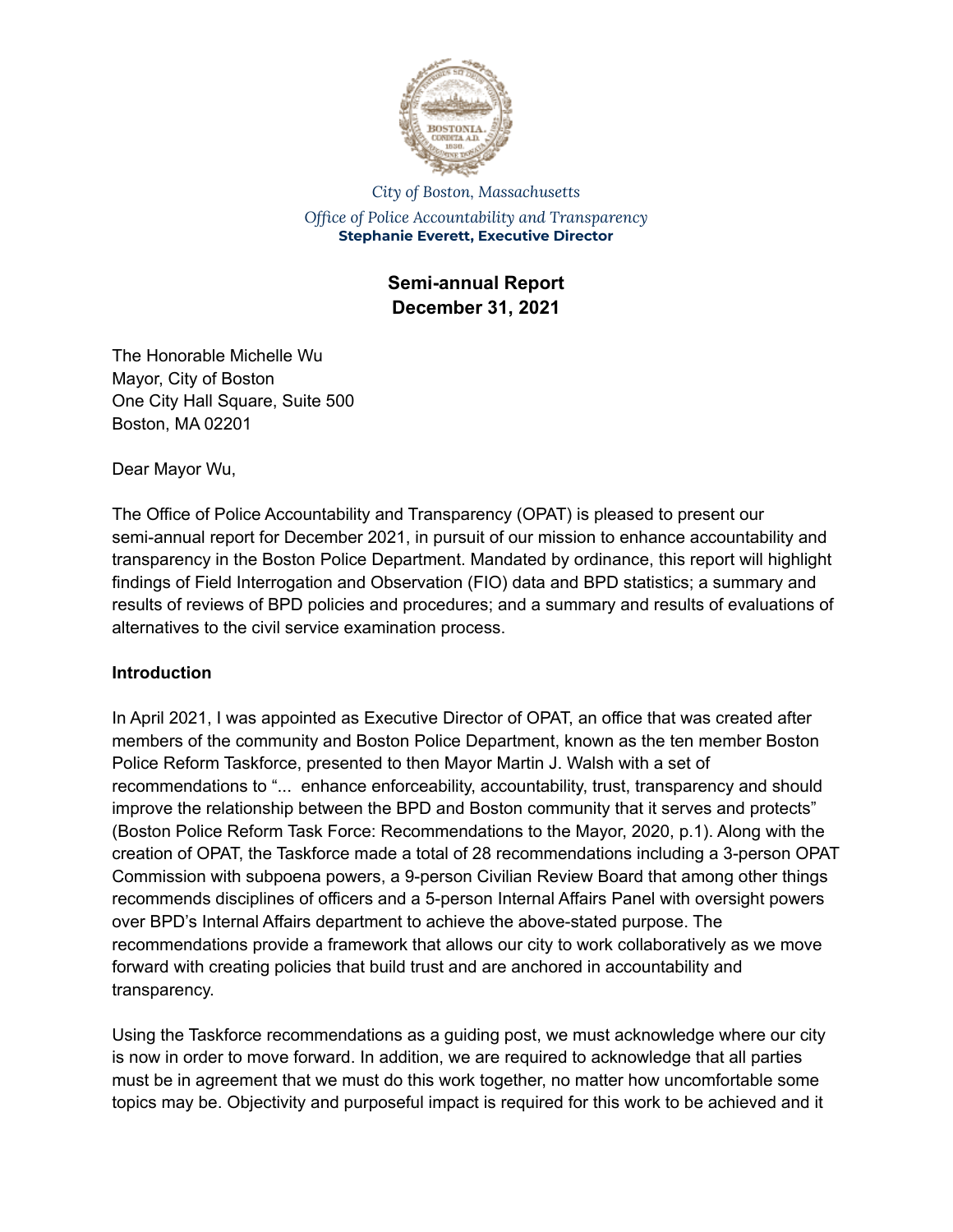requires some historical content as to why the Office of Police Accountability and Transparency came to be and where it is headed. For some, the creation of OPAT was a direct result of a singular incident that occured thousands of miles away and "such acts would never occur in Boston". This sentiment echoed in our newspapers and our social media feeds just as much as the news articles that predated my appointment regarding the past incidents of Boston Police officers' criminal behavior that while found "sustained", still allowed them to remain on the force. All of these incidents did not happen in a day and will not be resolved in one day.

The concept of the Office of Police Accountability and Transparency is not new to the country or to the City of Boston. In 1992, the St. Clair Commission issued a report commissioned by Mayor Flynn due to the unrest in the City following the Boston Police Department's response to Charles Stewart's accusation that a black man killed his pregnant wife in addition to five (5) police involved shootings resulting in death in 1991. The St. Clair Commission recommended a version of a Civilian Review Board, calling it the Community Appeals Board, that included civilians and police officers to review Internal Affairs decisions. In 2005, the Commission Investigating the Death of Victoria Snelgrove, recommended a *Police-Civilian injury Board*, to review cases use of force cases (pg 43). In 2015, the Community Oversight Ombudsman Panel issued a report entitled *Civilian Review and Police Oversight in Boston* and recommended a department most resembling OPAT calling it the*Community Office of Police Accountability (COPA) 1 .* COPA was envisioned to have an Executive Director who reported to the Mayor, department staff, a dedicated budget, and the ability to receive complaints and maintain a 7 person police review board. Besides the year, Mayors, and Police Commissioners, no real differences existed as the issues and recommendations consistently remained the same. In fact, these issues existed in 2020 and a major contributing factor for implementation could arguably be a pandemic that had a world at home, seated in front of a computer or mobile device and you could not look away. OPAT has been in the making for decades and there are some truths that are not debatable. We have been a city divided but if we move on facts supported by data obtained from completed Internal Affairs files, four (4) independent reports commissioned by three (3) Mayors with participation from four (4) Police Commissioners and sworn officers of the Boston Police Department, we can begin to move in the right direction toward healing. For us to get there it will not be achieved in a short period of time, but with constant, committed and purposeful effort to build trust, rebuild trust and it will require some to get comfortable being uncomfortable as we do the work, *together*.

It is our goal in subsequent reports to offer a more in-depth report that will include information unavailable at the publishing of this report such as findings related to disparate treatment, discipline or termination of Black, Indigenous, and People of Color (BIPOC) officers; a summary and results of reviews of grant selection and implementation; citizen complaint determinations, and the results of reviews of completed Internal Affairs investigations.

<sup>1</sup>

https://www.boston.gov/sites/default/files/document-file-08-2016/co-op\_recommendations\_to\_mayor\_wals h\_tcm3-53523.pdf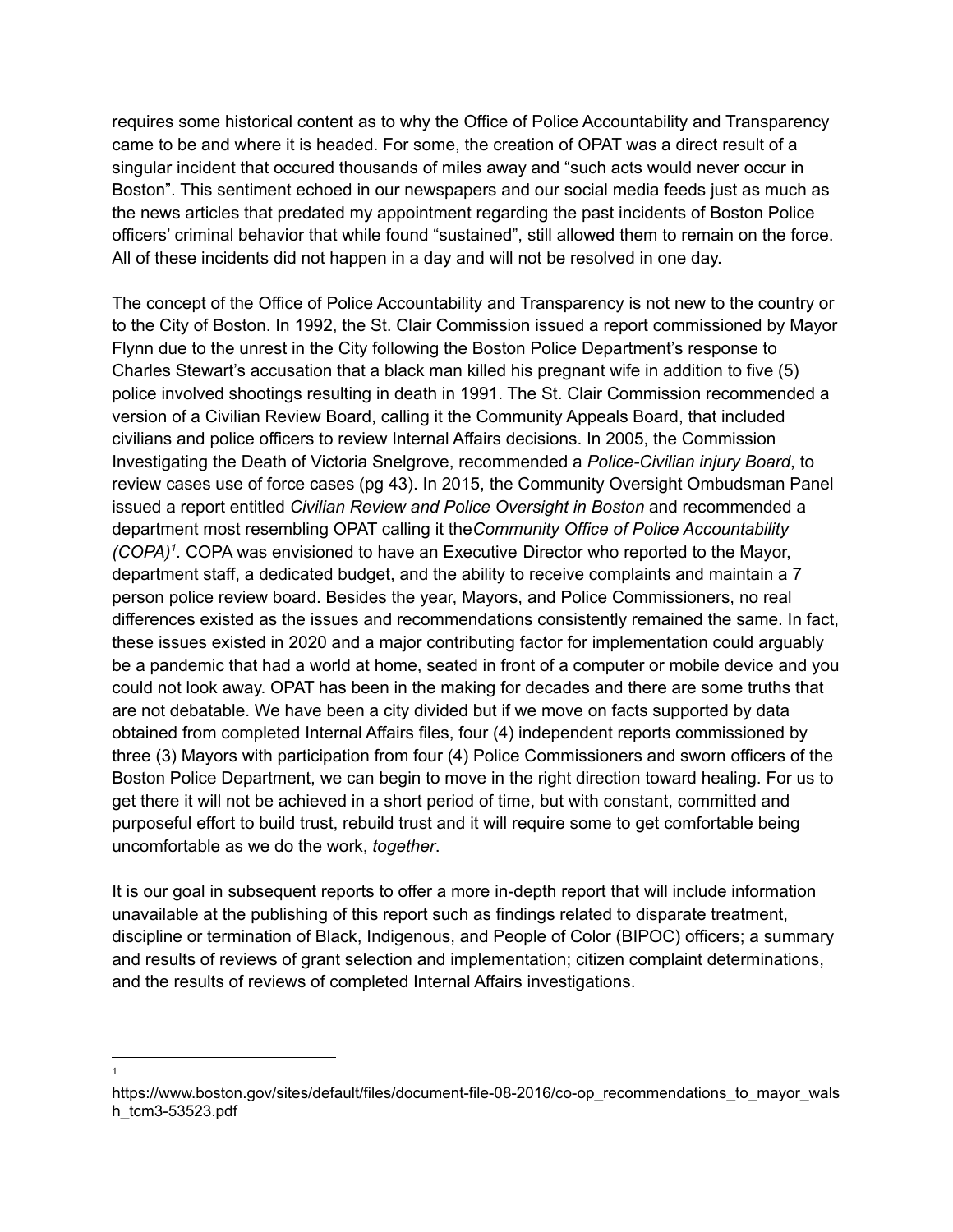Working alongside the Administration and members of the community, the work to build out our boards and panels has begun and as of the date of this report, we have four out of five members on the Internal Affairs Oversight Panel (IAOP), three of nine members appointed to the Civilian Review Board (CRB) and we are actively interviewing the City Council nominations; and two of three members seated on the OPAT Commission. I look forward to your appointments to fill these positions in the New Year.

I have worked purposefully to build capacity in the department to best position OPAT to achieve its mission of oversight and accountability of the Boston Police Department. In this effort, I along with my staff have made the following progress in the last 7 months:

- Produced a report on Patrick Rose critiquing BPD policies and providing recommendations that would prevent this incident from reoccurring. These recommendations have begun to be adopted by BPD starting with the BPD's updated Domestic Violence Policy. BPD updated policy (November 2021) now places officers charged with domestic violence on administrative leave immediately and requires BPD to alert OPAT about arrests of officers charged with violating any crimes covered in MGL c. 265, Sections 13a to 29.
- Advocated for and received an additional \$350k in FY22 budget for the department that allowed for the creation of four (4) Administrative Intake positions requiring that employees only have a high school diploma or its equivalent.
- Secured Nubian Square OPAT office space through City RFP process
- Held IAOP and OPAT Commission meetings
- Hired OPAT Executive team and on track to fill 14 FTEs in FY22 and 2 summer interns (1 college and 1 high school)
- Launched website which includes online complaint form
- Held BPD trainings for both IAOP and CRB board members at the Boston Police Academy

OPAT has also found ourselves where others may have not intended us to be but we do belong such as in conversations about school police and calls for assistance from the police for those experiencing a mental health crisis and need evaluation.

# **Findings of Field Interrogation and Observation (FIO) data and BPD statistics**

Through multiple conversations with the City of Boston's Analytics Department and BPD it has become evident that there are limitations to our data gathering as existing and incoming data needs to be digitized, simplified and made readily available on a more frequent basis. For instance, FIO data is currently only able to be released yearly by BPD, leaving any issues borne out by that data uncorrectable for a year at a time. The reality of existing FIO data collection also reveals that an individual can be stopped multiple times and assigned a different number each time as far as the blind data is concerned. Focusing solely on this type of collection is problematic and it would be helpful to see this become the same number in instances of repeated stops to see if this is a targeted stop and if so, why?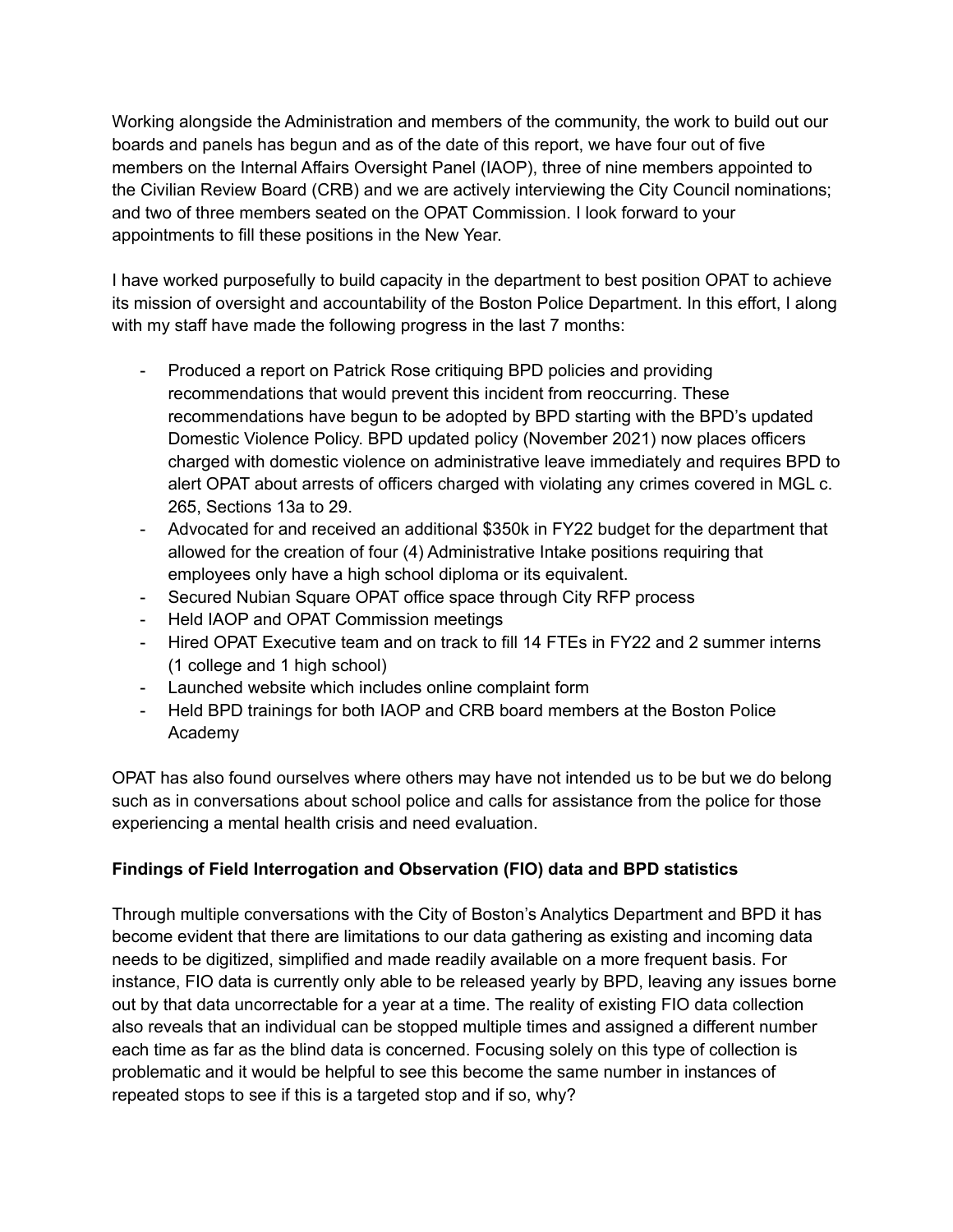Additional data not yet publicly available includes Force Strength Reports on department demographics, officer firearm discharge incidents, 911 or officer-initiated calls for service, the YouthConnect report, and completed investigation records of public complaints. BPD has electronic systems but lacks sufficient training and personnel to complete the tasks of entering necessary data into the system that would allow for more frequent updates to OPAT and the public of this data.

Another issue with data sharing remains the need for BPD to redact certain documents that the City of Boston Analytics team is not certified to see. OPAT is currently in the process of getting CJIS (Criminal Justice Information Services) certified to be able to view this data unredacted. OPAT has begun to set up monthly meetings between our department, Equity and Inclusion, the Analytics team, and BPD. Monthly meetings will help create a conversation about improvement of data collection, investments in systems, the creation of data sources, data to be collected and possible enhanced sharing. With the forthcoming assistance of a Policy and Data Analyst we will be onboarding in 2022, we anticipate being able to produce some of these reports in a quicker fashion, including a potential quarterly community report on this data, while maintaining the integrity of this sensitive and confidential information.

OPAT will continue to work with the aforementioned City departments to build on the existing public-facing dashboards operating on daily or weekly refresh rates such as shots fired, shootings, and firearms recovery in the City of Boston.

### **Summary and results of reviews of BPD policies and procedures**

On November 3rd, the BPD issued a revised policy on incidents of domestic violence regarding those involving department employees, Special Order 21-53, Rule 327A. Upon request by OPAT, this policy was amended to mandate that, "BPD personnel alleged to have been involved as a suspect in incidents of domestic violence that constitute a criminal violation of M.G.L. 209A shall be placed on administrative leave immediately while the investigation(s) are underway."

Additional policy changes include amendments to the BPD's Rule 327 – Protection of Abused Persons to include further investigation and reporting requirements for BPD employees who have been involved in domestic violence; and Special Order 21-54, amending Rule 334 - Search Warrant Application and Execution which provides additional guidance for no-knock and high-risk warrants and included two new documents: the BPD Warrant Service Checklist which details suspect factors, offense factors, weapon assessment, site assessment, warrant particulars prior to serving a warrant; and the BPD Search Warrant Operational Plan which details the type of warrant, type of premises, offender/suspect information, and any assisting units or outside agencies involved in the warrant.

Finally, discussions are ongoing regarding the BPD's current policies when responding to Section 12 emergency restraint and hospitalization of persons posing risk or harm due to mental health issues, as well as their role in Boston Public Schools (BPS) during both emergency and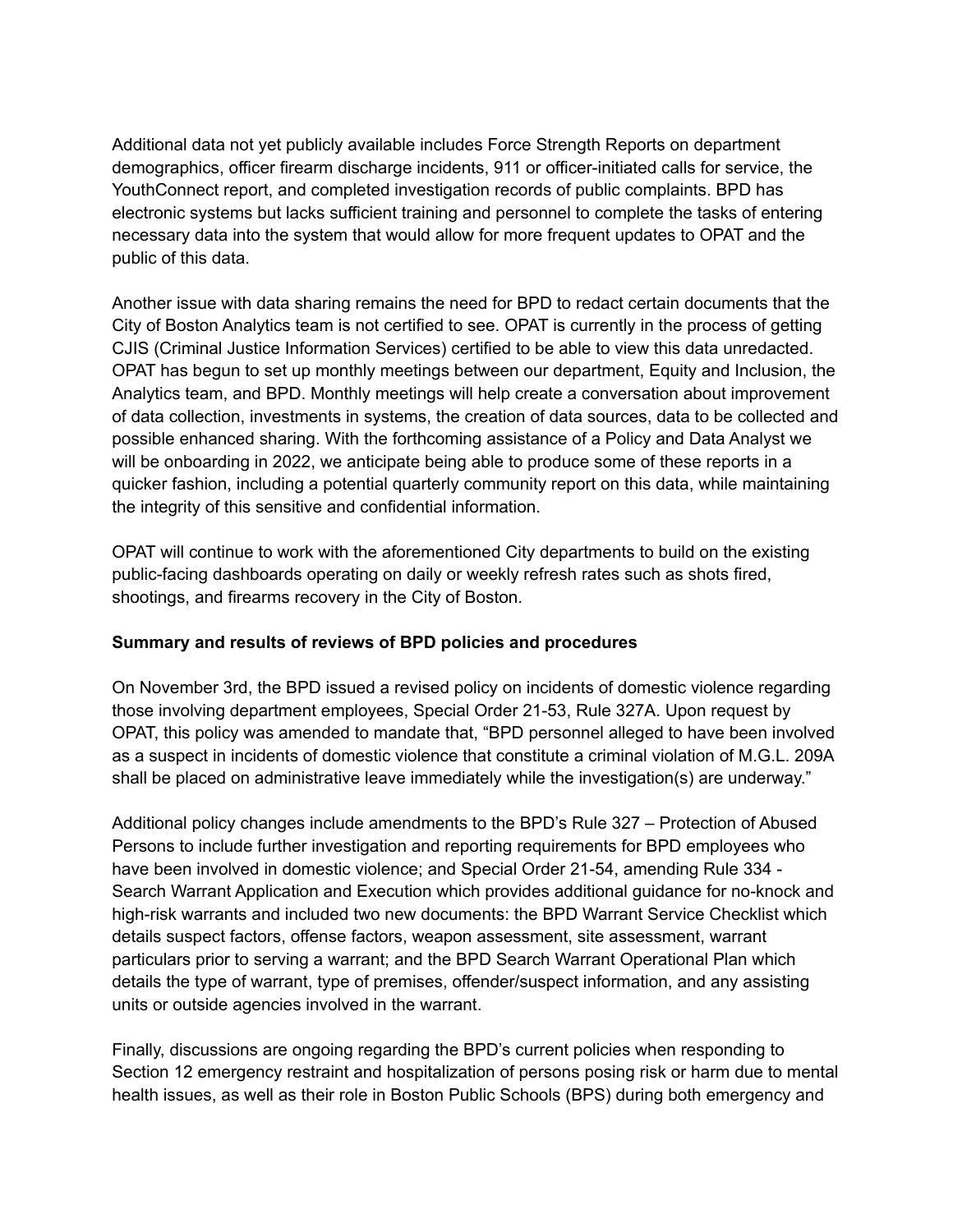non-emergency situations. On the former, OPAT has convened the Boston Emergency Services Team (BEST), The Massachusetts Peace Officer Standards and Training (POST) Commission, and the BPD to discuss the development of clear use of force guidance for officers when a clinician or doctor has signed a Section 12 and the individual subject to it refuses to cooperate with it. On the latter, OPAT is working with the POST Commission to clarify the role of designated School Resource Officers (SRO) and what those without SRO training are able to do within a Boston Public School setting.

While not all of these policies underwent the review process which includes OPAT, we are confident that through continued engagement and commitment between OPAT, the BPD, Equity and Inclusion, and the Mayor's office, this process will be successful and ultimately lead to better outcomes for all involved.

## **Summary and results of evaluations of alternatives to the civil service examination process**

The Civil Service Examination is a state process and thus, the The Massachusetts Peace Officer Standards and Training (POST) Commission has asserted that they will provide a process if any City or Town opts out of the existing exam as its tool to measure qualifications. We will make this known in the response for the report. If a police department within any city or town in the Commonwealth decides to opt out of the existing Civil Service Exam, the POST Commission and the Municipal Police Training Committee (MPTC) will develop one on their behalf to adhere to.

### **Community engagement**

As we continue to build out the department in both staff and program capacity, OPAT looks forward to more opportunities to engage the community on these important issues. In 2022, OPAT will be looking to hold Get To Know OPAT community meetings throughout Boston to provide an open dialogue on our work within the department and receive feedback from city residents. In addition to the current availability of Investigator positions and a Data and Policy Analyst role within OPAT, we welcome all city residents to apply for our Admin Intake roles that we view as our community seats. These openings are a great opportunity to play an active role in social justice within our city.

## **Conclusion**

Thank you for your attention to our semi-annual report. Please feel free to reach out to me should you have any questions regarding any of its contents.

Sincerely,